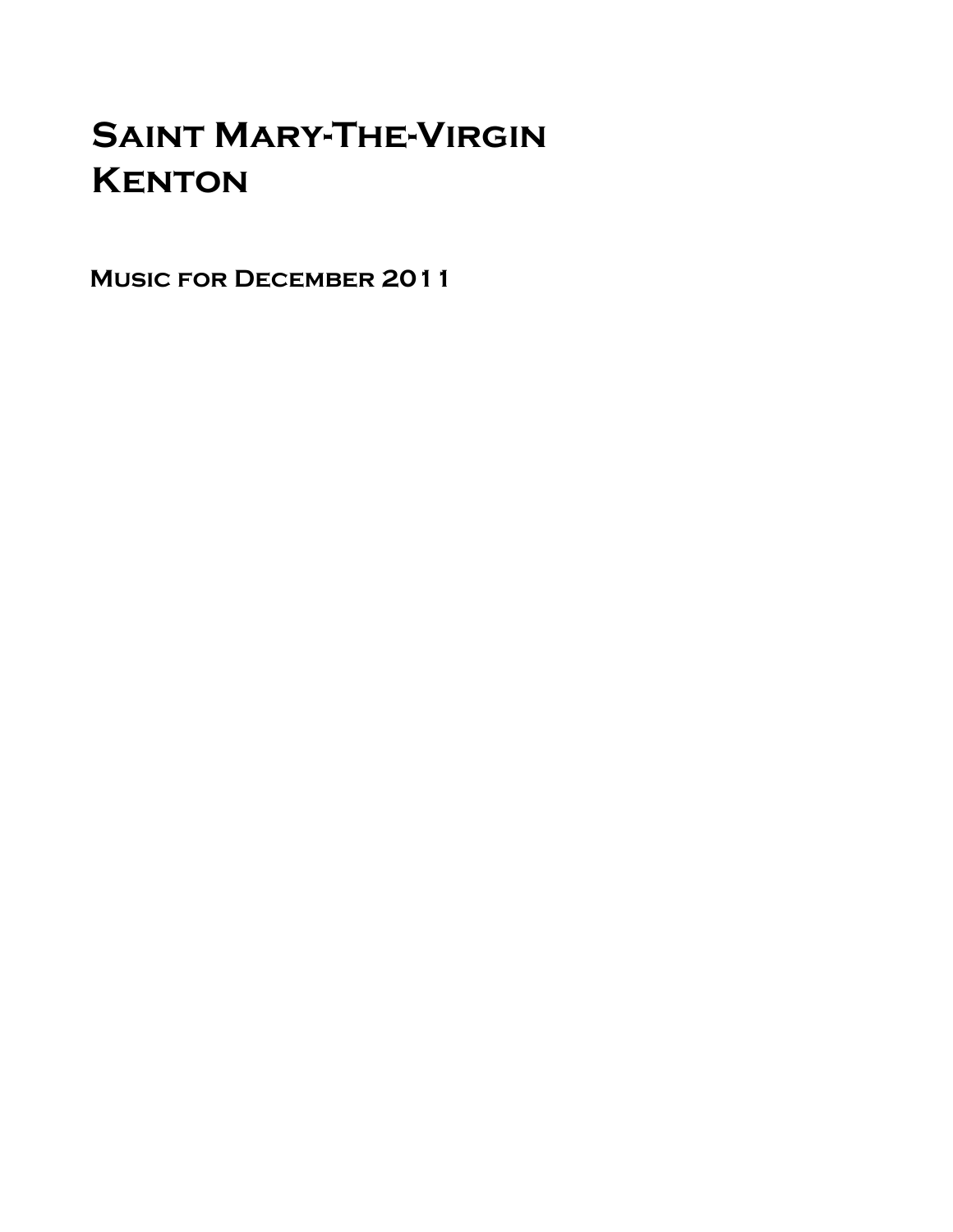### **3rd December Feast of Dedication (@1.00PM)**

|                        |              | Follow the service booklet. N.B. Common Worship Rite with old responses |
|------------------------|--------------|-------------------------------------------------------------------------|
| Introit                |              | Ye who own the faith of Jesus                                           |
| Psalm                  | None         |                                                                         |
| Gradual                |              | Holy Virgin, by God's decree                                            |
| Offertory              |              | Christ is made the sure foundation                                      |
| Communion              |              | <b>Sweet Sacrament Divine</b>                                           |
|                        |              | In our day of thanksgiving                                              |
| <b>National Anthem</b> |              |                                                                         |
| Angelus                |              |                                                                         |
| Recessional            |              | Joy to thee, queen, within thine ancient dowr'y                         |
|                        |              |                                                                         |
|                        | Setting      | Gregory Murray; Agnus Dei - Belmont Mass                                |
|                        |              |                                                                         |
|                        | At communion | You are the centre                                                      |
|                        |              | The family table                                                        |
|                        |              |                                                                         |

#### **4th December Advent II**

| Introit                     | 501                              | <b>Advent Prose</b>                                                                                                   |
|-----------------------------|----------------------------------|-----------------------------------------------------------------------------------------------------------------------|
| Psalm 85                    | Page 97                          | First setting                                                                                                         |
| Gradual                     | 5                                | Hark! A herald voice is calling                                                                                       |
| Offertory                   | 7                                | Hills of the North, rejoice                                                                                           |
| Communion                   | 282                              | Faithful shepherd, feed me                                                                                            |
| Recessional<br>3<br>Setting | Come, Thou long-expected Jesus   |                                                                                                                       |
|                             | Kyrie - Missa Simplex, No Gloria |                                                                                                                       |
|                             | Creed - Merbecke                 |                                                                                                                       |
|                             |                                  | Sanctus, Benedictus, Agnus Dei - Belmont Mass                                                                         |
|                             |                                  | $\mathbf{A}$ , and the state $\mathbf{B}$ , and $\mathbf{B}$ , and $\mathbf{B}$ , and $\mathbf{B}$ , and $\mathbf{B}$ |

At communion The family table

#### **7th December Eve of the Immaculate Conception (@7.30PM)**

| Introit<br>Psalm 98 | CH483<br>Handout | Mary, immaculate star of the morning                                                                              |
|---------------------|------------------|-------------------------------------------------------------------------------------------------------------------|
| Gradual             | <b>CH684</b>     | Tell out, my soul, the greatness of the Lord                                                                      |
| Offertory           | CH761            | Virgin, wholly marvellous                                                                                         |
| Communion           | <b>CH496</b>     | My God, and is thy table spread                                                                                   |
| Recessional         | CH62             | Ave Maria, O Maiden, O Mother                                                                                     |
|                     | Setting          | Kyrie - Gregory Murray, Gloria - New Lourdes<br>Creed - Merbecke<br>Sanctus, Benedictus, Agnus Dei - Belmont Mass |

At communion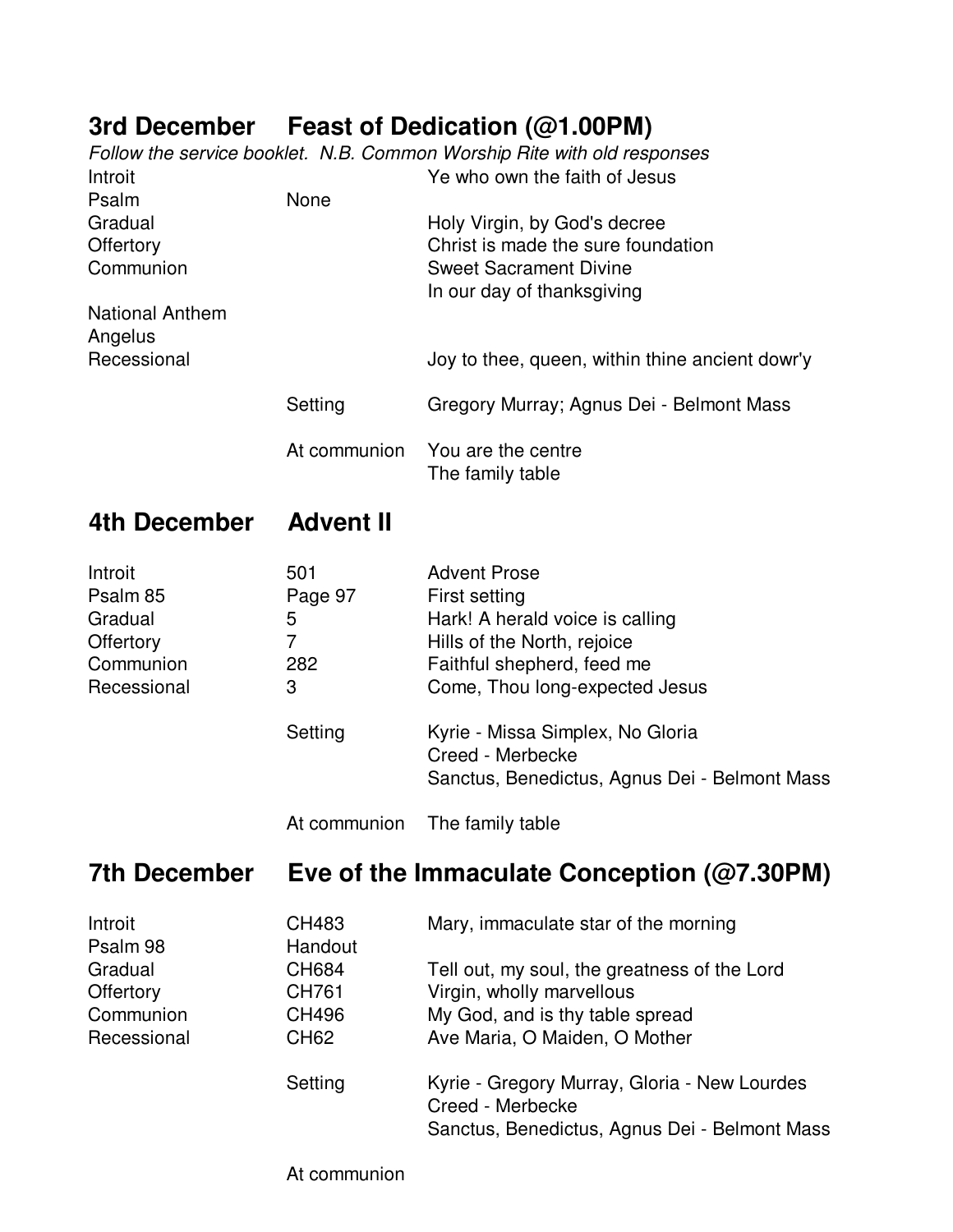# **11th December Advent III**

| Introit                     | 55                                                   | Hail to the Lord's annointed!                 |
|-----------------------------|------------------------------------------------------|-----------------------------------------------|
| Magnificat                  | Page 98                                              | First setting                                 |
| Gradual                     | 12.                                                  | On Jordan's bank the Baptist's cry            |
| Offertory                   | 495                                                  | God is working his purpose out                |
| Communion                   | 292                                                  | Jesu, thou joy of loving hearts               |
| Recessional<br>6<br>Setting | Hark the glad sound! The Saviour comes               |                                               |
|                             | Kyrie - Missa Simplex, No Gloria<br>Creed - Merbecke |                                               |
|                             |                                                      | Sanctus, Benedictus, Agnus Dei - Belmont Mass |
|                             | At communion                                         | The King will come                            |

## **18th December Advent IV**

| Introit                      | 501            | <b>Advent Prose</b>                                                                                   |
|------------------------------|----------------|-------------------------------------------------------------------------------------------------------|
| Psalm 89                     | Page 99        | First setting                                                                                         |
| Gradual                      | 161 (tune 385) | For Mary, Mother of the Lord                                                                          |
| Offertory                    | 11             | O come, O come, Emmanuel!                                                                             |
| Communion                    | 187            | Virgin-born, we bow before thee                                                                       |
| Recessional<br>10<br>Setting |                | Long ago, prophets knew                                                                               |
|                              |                | Kyrie - Missa Simplex, No Gloria<br>Creed - Merbecke<br>Sanctus, Benedictus, Agnus Dei - Belmont Mass |
|                              | At communion   | The Angel Gabriel                                                                                     |